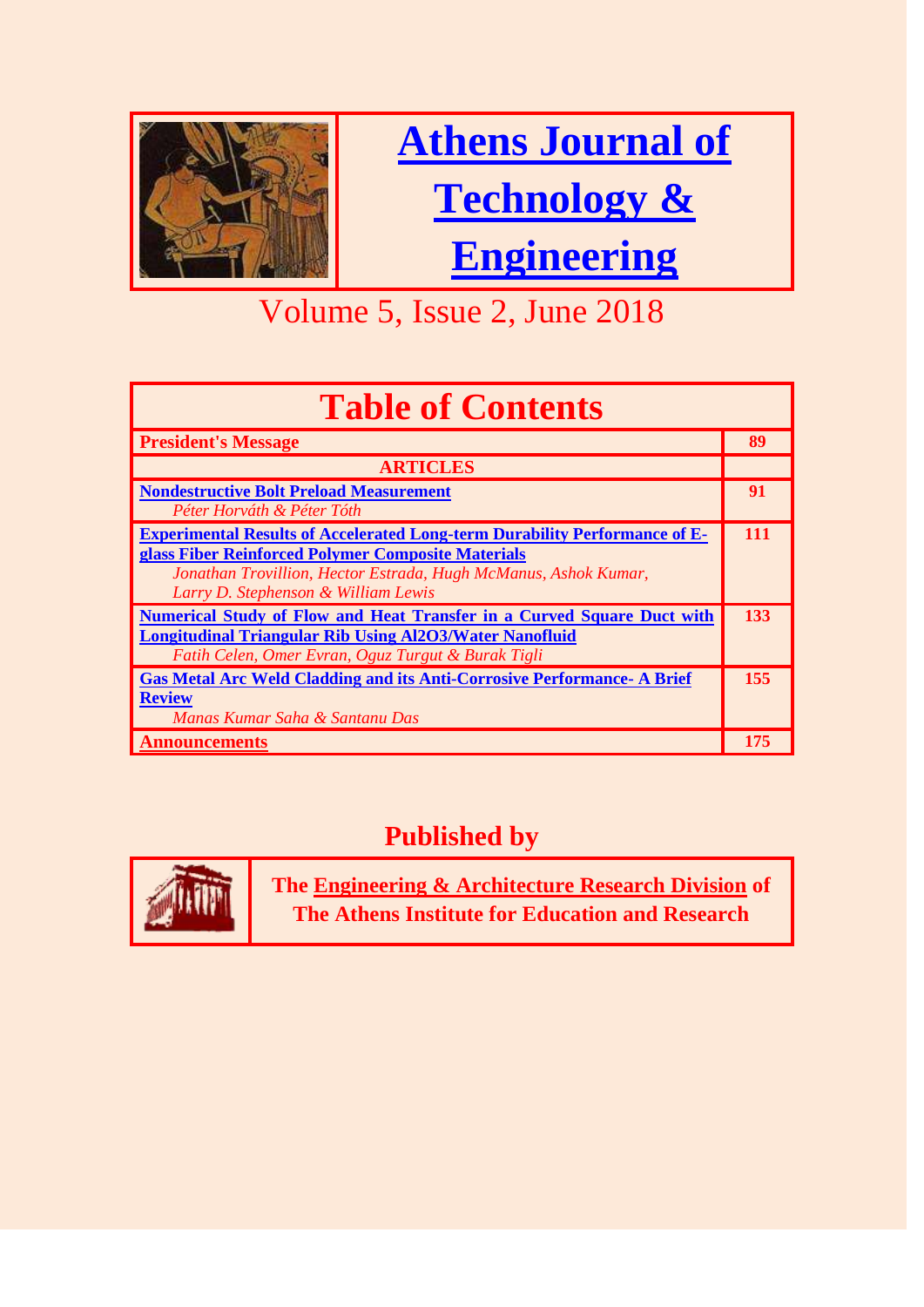[Athens Journal of Technology & Engineering](http://www.athensjournals.gr/ajte) A journal of [The Engineering & Architecture Research Division](http://www.atiner.gr/EARD.htm) of The Athens Institute for Education and Research: ISSN NUMBER: 2241-8237 DOI: 10.30958/ajte

#### **Editor of this Journal**

- **Dr. Panagiotis Petratos**, Vice-President of Information Communications Technology, ATINER & Fellow, Institution of Engineering and Technology & Professor, Department of Computer Information Systems, California State University, Stanislaus, USA.
- **Dr. Nikos Mourtos**, Head, [Mechanical Engineering Research Unit,](http://www.atiner.gr/mechanical-unit) ATINER & Professor, San Jose State University USA.
- **Dr. Theodore Trafalis**, Head, [Industrial Engineering Research Unit,](http://www.atiner.gr/INDUSTRIAL-UNIT.htm) ATINER & Professor of Industrial and Systems Engineering & Director, Optimization & Intelligent Systems Laboratory, The University of Oklahoma, USA.
- **Dr. Virginia Sisiopiku**, Head, [Transportation Engineering Research](http://www.atiner.gr/TRANSPORTATION-UNIT.htm)  [Unit,](http://www.atiner.gr/TRANSPORTATION-UNIT.htm) ATINER & Associate Professor, The University of Alabama at Birmingham, USA.

#### **[Editorial & Reviewers' Board](https://www.athensjournals.gr/ajterb)**

#### **Managing Editor:**

Ms. Afrodete Papanikou **Offices:** Athens Institute for Education and Research 8 Valaoritou Street, 10671 Athens, Greece Phone: + 30 210 3634210 Fax + 30 210 3634209 Email: [technology-journal@atiner.gr](mailto:technology-journal@atiner.gr) URL:<https://www.athensjournals.gr/ajte>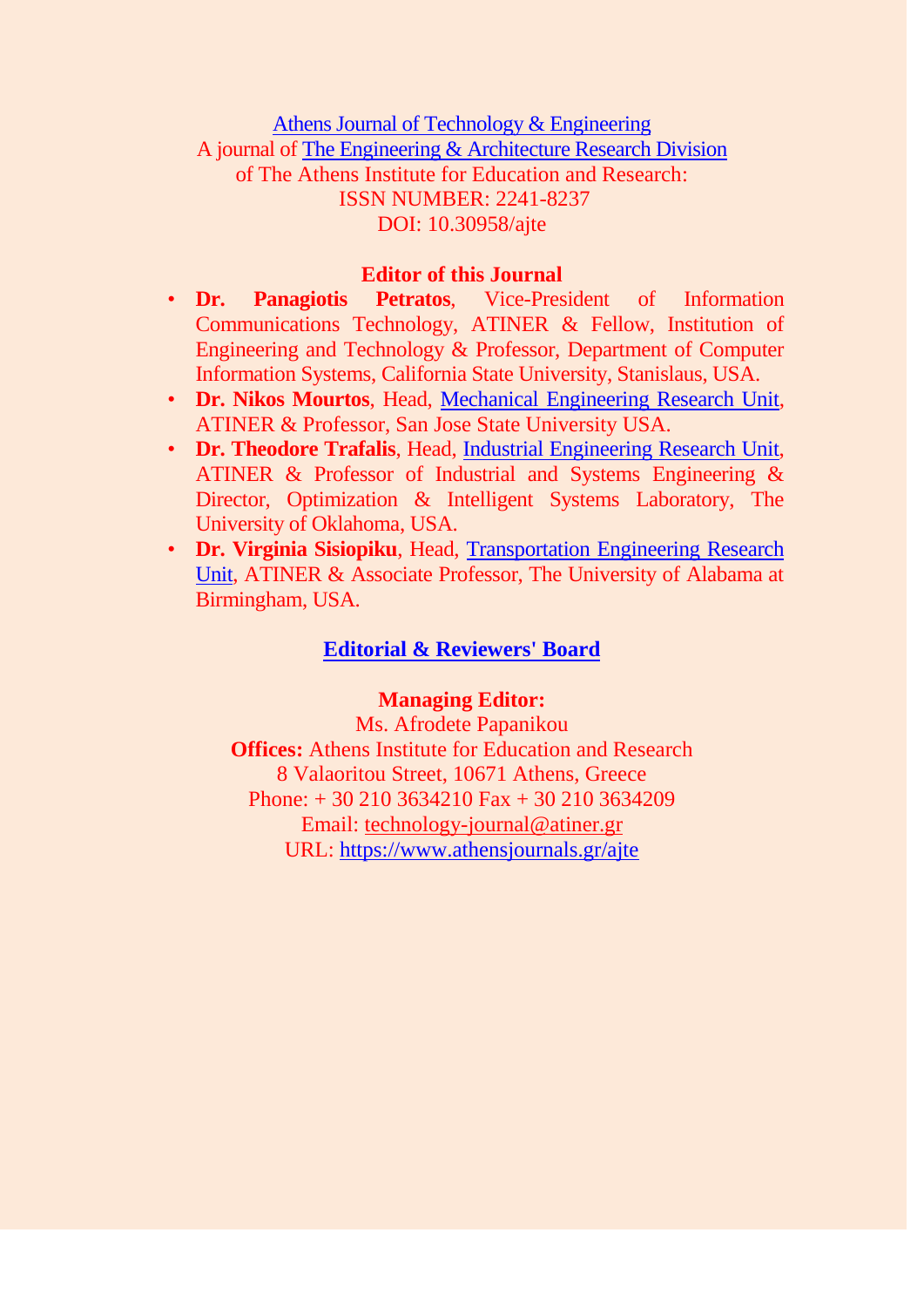## **[Athens Journal of](http://www.athensjournals.gr/ajte)  [Technology & Engineering](http://www.athensjournals.gr/ajte)**

Volume 5, Issue 2, June 2018

| <b>Table of Contents</b>                                                                                                                                                                                                                          |            |
|---------------------------------------------------------------------------------------------------------------------------------------------------------------------------------------------------------------------------------------------------|------------|
| <b>President's Message</b>                                                                                                                                                                                                                        | 89         |
| <b>ARTICLES</b>                                                                                                                                                                                                                                   |            |
| <b>Nondestructive Bolt Preload Measurement</b><br>Péter Horváth & Péter Tóth                                                                                                                                                                      | 91         |
| <b>Experimental Results of Accelerated Long-term Durability Performance of E-</b><br>glass Fiber Reinforced Polymer Composite Materials<br>Jonathan Trovillion, Hector Estrada, Hugh McManus, Ashok Kumar,<br>Larry D. Stephenson & William Lewis | <b>111</b> |
| <b>Numerical Study of Flow and Heat Transfer in a Curved Square Duct with</b><br><b>Longitudinal Triangular Rib Using Al2O3/Water Nanofluid</b><br>Fatih Celen, Omer Evran, Oguz Turgut & Burak Tigli                                             | 133        |
| <b>Gas Metal Arc Weld Cladding and its Anti-Corrosive Performance- A Brief</b><br><b>Review</b><br>Manas Kumar Saha & Santanu Das                                                                                                                 | 155        |
| <b>Announcements</b>                                                                                                                                                                                                                              | 175        |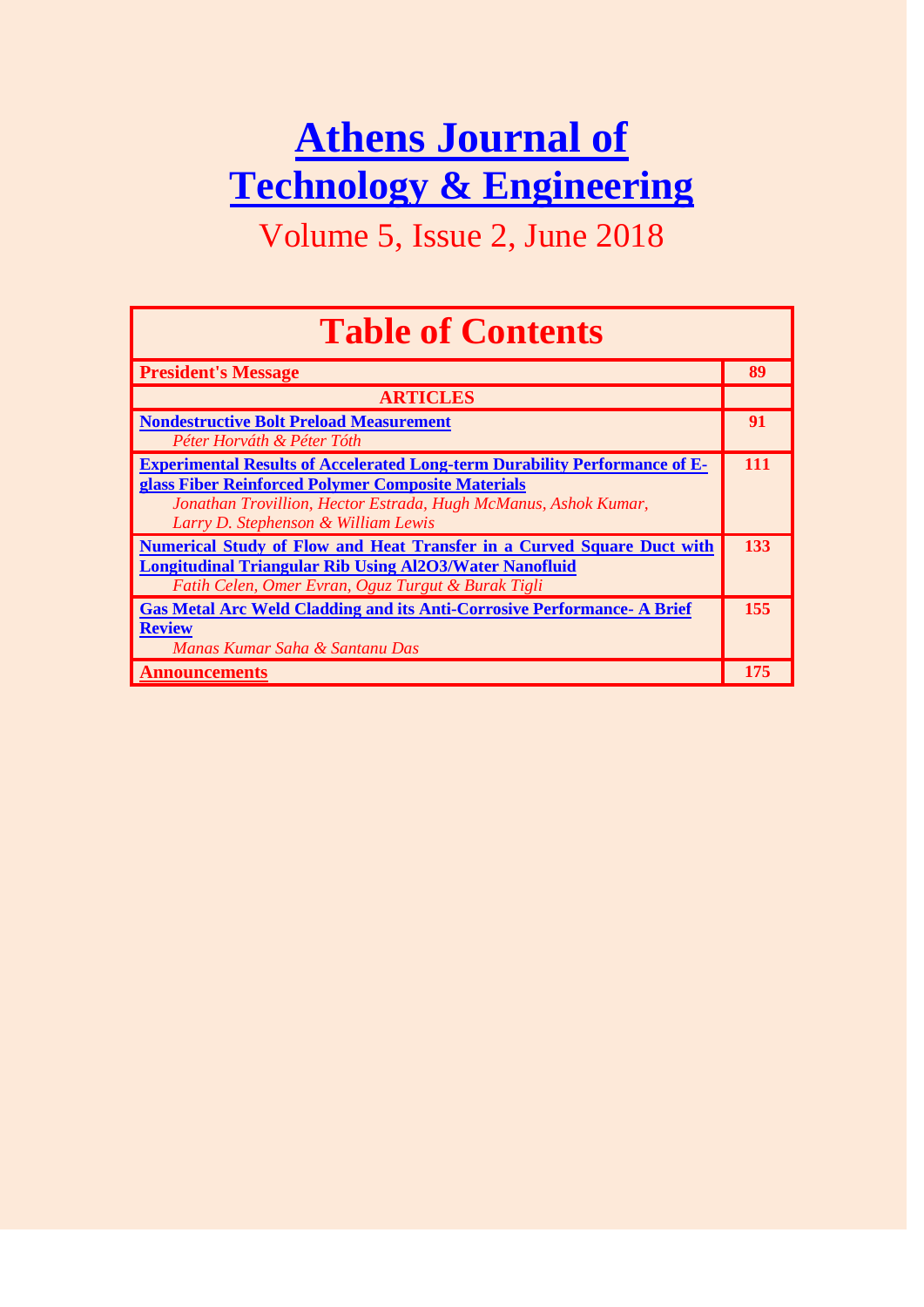